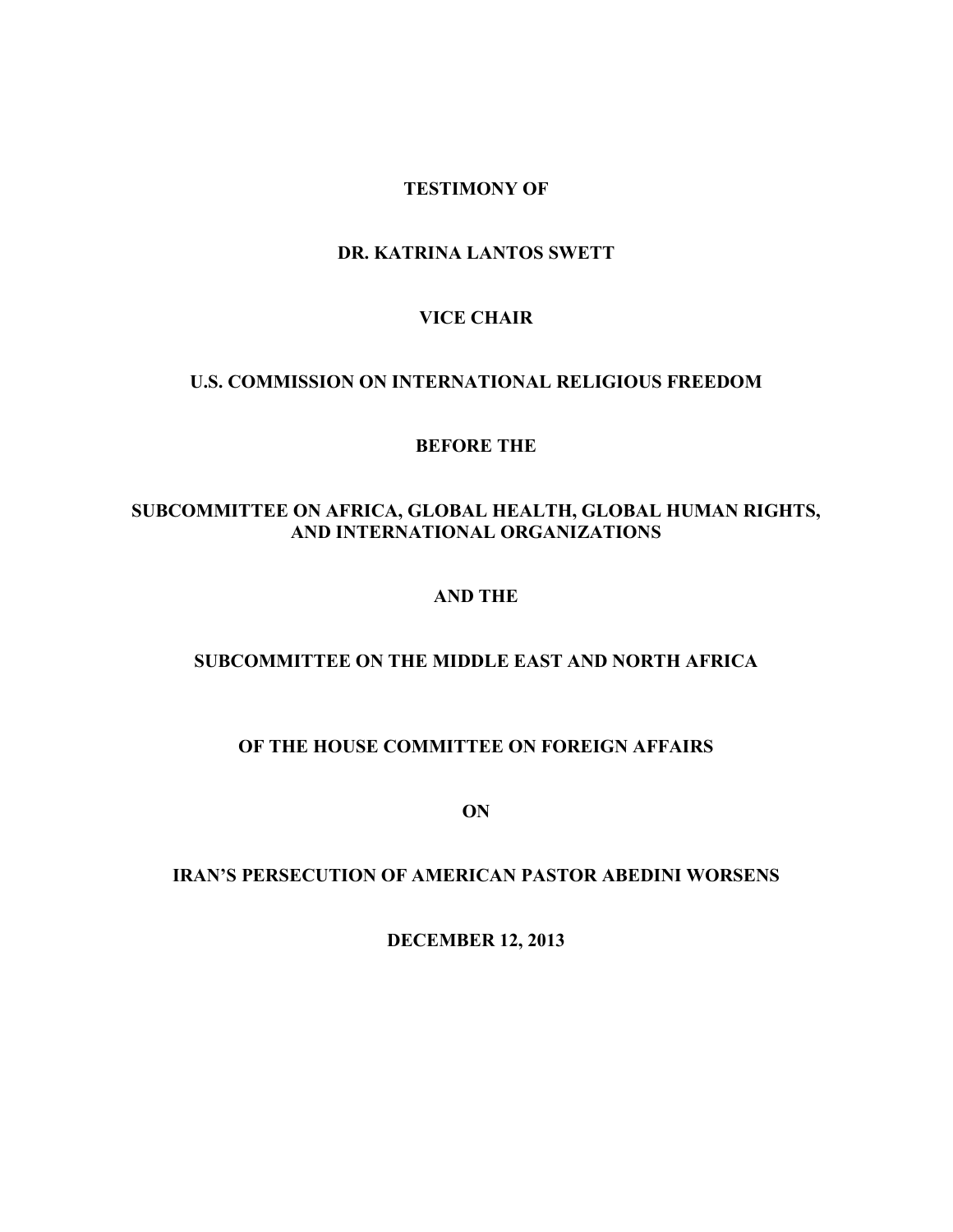I want to thank the Members of the House Subcommittees on Africa, Global Health, Global Human Rights, and International Organizations and on the Middle East and North Africa of the Committee on Foreign Affairs for holding this hearing and inviting me to testify today on behalf of the U.S. Commission on International Religious Freedom (USCIRF). With your approval, I would like to submit my written testimony for the record.

I commend these subcommittees for providing this opportunity to spotlight the continued deterioration of religious freedom conditions in Iran, most notably for Christians and other religious minorities. I also commend the subcommittees for highlighting the egregious treatment of Pastor Saeed Abedini, an Iranian- born American citizen. USCIRF has called repeatedly for the Pastor's release, continues to urge the U.S. government at the highest levels to demand his release, and stands with Mrs. Abedini and her family. USCIRF is saddened and outraged that an Iranian appeals court in September upheld Pastor Abedini's eight-year prison term, and is further outraged that he never was afforded any semblance of due process, and his trial was both a sham and a miscarriage of justice. Unfortunately, the appalling treatment of Pastor Abedini reflects the dismal reality regarding religious freedom and human rights in Iran today and is representative of how the government treats Iranian Christians and other religious minority communities.

# **Introduction**

While the United States and other democracies seek peace with Iran, as evidenced by ongoing efforts to resolve the nuclear issue, Iran's government remains a dictatorship which continues to wage war against its own people and their fundamental rights. The regime uses its power to maintain monopoly status in the public square for its own exclusionary ideas and beliefs, while banning or severely restricting alternative views and brutally punishing dissenting groups and individuals.

Importantly, since the start of the Islamic Revolution that swept it into power, the ideas and beliefs that define the Iranian dictatorship's nature and character remain self-consciously religious and inescapably theocratic. It is precisely because religion matters significantly to Iran's government that to assess the overall status or direction of human rights in Iran we first and foremost must look at how the government treats the right to religious freedom.

We also must bear this treatment in mind when evaluating the statements and actions of Iran's current president, Hassan Rouhani. Since his election in June, he has made no discernible efforts to improve freedom of religion or belief in Iran. While taking steps to free a mere handful of dissidents, Rouhani has not released Pastor Saeed Abedini, an American citizen who was given an eight-year sentence last September for participating in the underground house church movement.

In fact, during Rouhani's short tenure the number of Christian and Baha'i prisoners jailed for practicing their faith has increased, with a renewed crackdown on Protestant Christians that has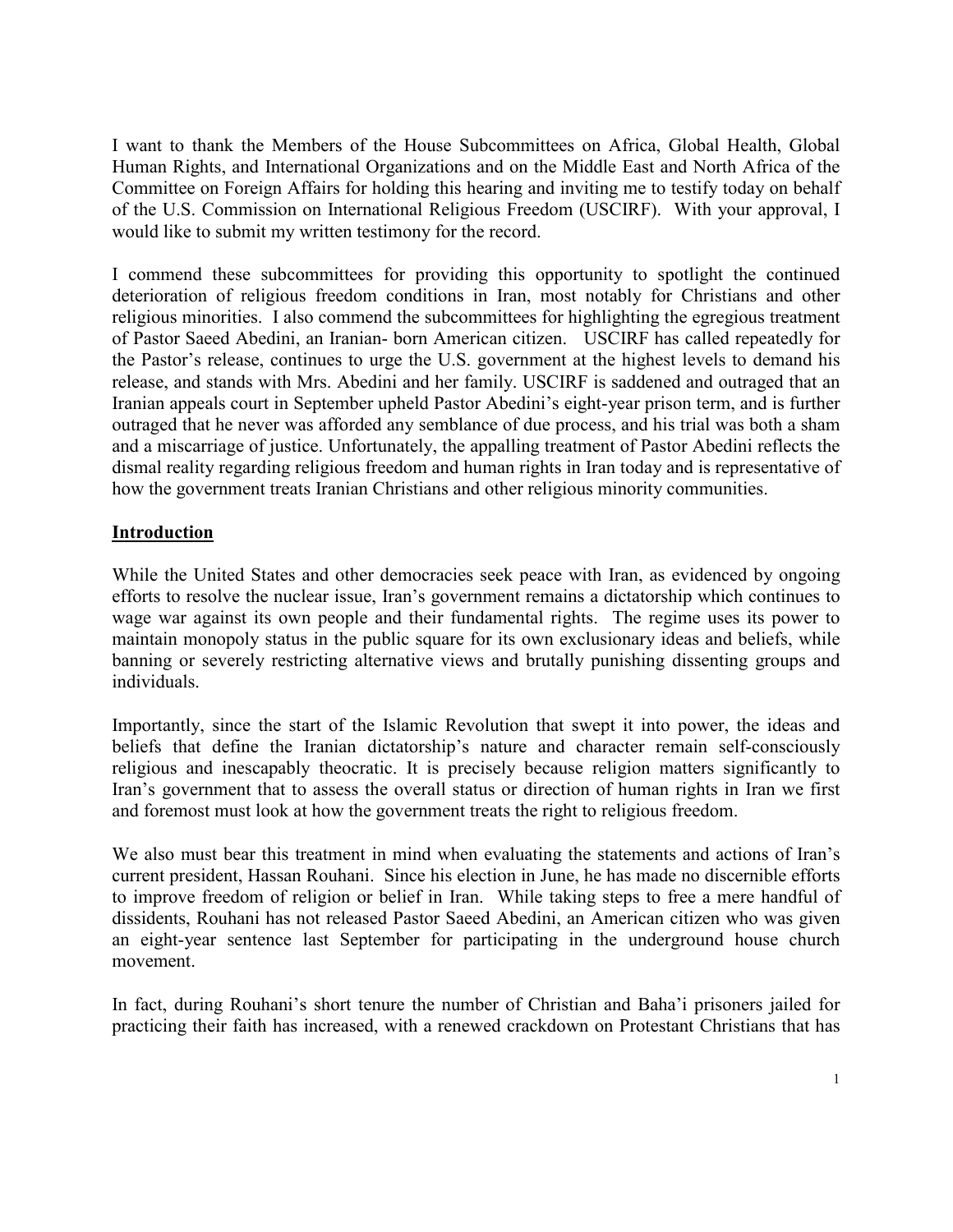resulted in numerous arrests, and a Baha'i was murdered for his faith for the first time in many years.

While elected presidents like Rouhani have obvious influence in Iran, ultimate power rests with the unelected head of state, Ayatollah Ali Khamenei, the Supreme Leader of the Islamic Revolution. Khamenei directly controls Iran's armed forces, its internal security forces, and the judiciary. In addition, the Supreme Leader appoints six of the 12 members of the Guardian Council which reviews all parliamentary legislation for adherence to Islamic and constitutional principles. The Guardian Council also decides who can or cannot run for elective office, including the presidency, by a process of screening and disqualifying candidates based on their allegiance to the Islamic Revolution and the Supreme Leader. In other words, every candidate for Iran's presidency, including Rouhani, had to have met the approval of Iran's leading mullahs.

Since the Revolution, any Iranian who has dissented from the government's own interpretation of Shi'a Islam, whether by word, deed, or affiliation, may be considered an enemy of the state and a potential target for abuse by authorities.

It is for good reason that the United States has designated Iran a Country of Particular Concern, or CPC, for each year since 1999. Its government continues to rank among the world's worst religious freedom abusers, engaging in and tolerating systematic, ongoing, and egregious violations of this foundational human right. These violations have ranged from daily acts of discrimination to severe punishments including prolonged detention, torture, and executions based primarily or entirely upon the religion of the accused. Those whose fundamental rights have been abused include members of religious minorities, from Baha'is and Zoroastrians to Christians and Jews, as well as Muslims belonging to minority Sufi and Sunni sects in Iran and even Muslims who are part of Iran's Shi'a majority.

In June 2009, Iran arrived at a watershed moment when, in the aftermath of a national election, citizens rose in protest over the legitimacy of its outcome. Tehran responded with brutal repression, triggering the rise of the Green Movement and, with it, a stunning display of the breadth of opposition to the government on political, ideological, human rights, and religious freedom grounds. Since that time, human rights and religious freedom conditions in Iran have worsened, reaching levels not seen since the years after the 1979 Revolution.

Today I will discuss Iran's religious freedom abuses in this post-2009 landscape, with a specific focus on Christians. While Iranians of all religions and beliefs, and those who reject every religion, have been deeply impacted by repression, there is no question that religious minority communities continue to bear the brunt of their government's relentless campaign against freedom. I also will summarize USCIRF's recommendations to the United States government on how best to respond to their worsening situation.

### **Decline in Freedom Since 2009**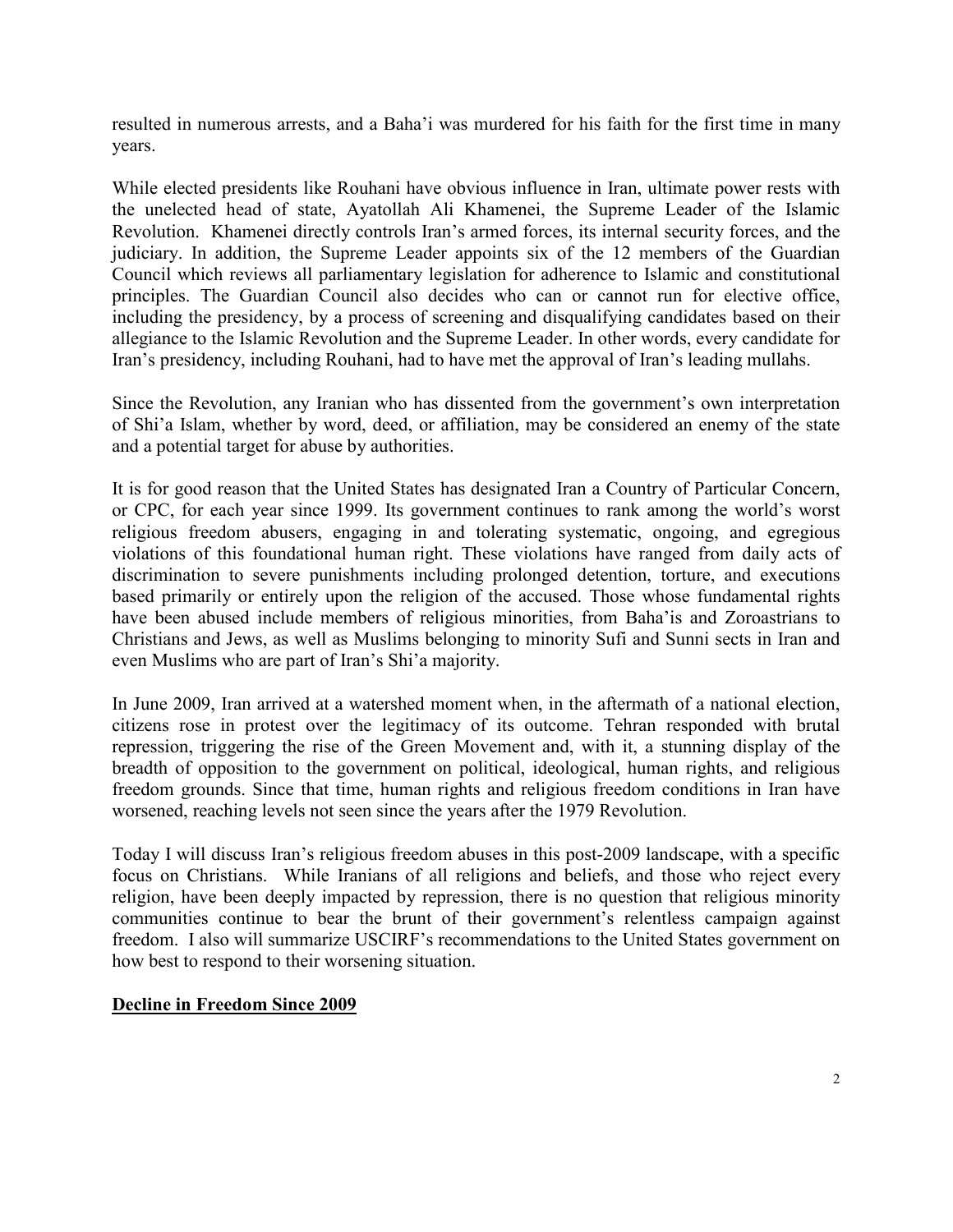The disputed June 2009 elections marked a tipping point in the human rights and religious freedom environment in Iran.

The Iranian people experienced the dramatic unleashing of security and paramilitary forces which used brutal force against the hundreds of thousands of Iranians who protested in the streets in the months after the elections, as well as after the uprisings which enveloped the Arab world in early 2011. Dozens of Iranians were killed and thousands arrested, convicted, and given lengthy prison terms. The Iranian government leveled unsubstantiated charges and used trial procedures for national security cases against members of religious minority communities and individuals for alleged crimes such as "confronting the regime" and apostasy. More than a dozen dissidents were executed on charges such as "waging war against God," "spreading corruption on earth," and "moral corruption."

# **Violations against Sunni and Sufi Muslim Minorities**

Among Iran's minorities are members of its Sunni Muslim population, whose leaders are harassed by intelligence and security services and report widespread official discrimination. Sunnis also are discriminated against in government employment.

Sunni leaders have been unable to build a mosque in Tehran and have reported widespread abuses and restrictions on their religious practice, including detentions and abuse of clerics and bans on Sunni teachings in public schools, and Sunni religious literature and mosques have been destroyed in eastern Iran. In recent years, dozens of Sunni clerics reportedly were arrested for spreading Sunni teachings.

Iran's government also has been stepping up its harassment and arrests of its Sufi Muslim minority, including prominent leaders from the Nematollahi Gonabadi Order, while increasing restrictions on places of worship and destroying Sufi prayer centers and *hussainiyas* (or meeting halls).

In recent years, authorities have detained hundreds of Sufis, sentencing many to imprisonment, fines, and floggings. According to the UN Special rapporteur on human rights in Iran, more than a dozen Sufi activists were in custody or in prison as of July 2013. Iranian state television regularly airs programs demonizing Sufism.

### **Treatment of Non-Muslim Minorities**

Under Iran's theocratic government, the primacy of Islam and Islamic laws and institutions diminishes the rights and status of non-Muslims, meaning that these religious minorities effectively live as second-class citizens. Religious minorities are subject to various forms of discrimination, particularly in education, government jobs and services, and the armed services. In addition, their places of worship and photos of their religious leaders frequently are defaced with graffiti. Their private schools are administered by Iran's Ministry of Education, which imposes a state-approved religious curriculum.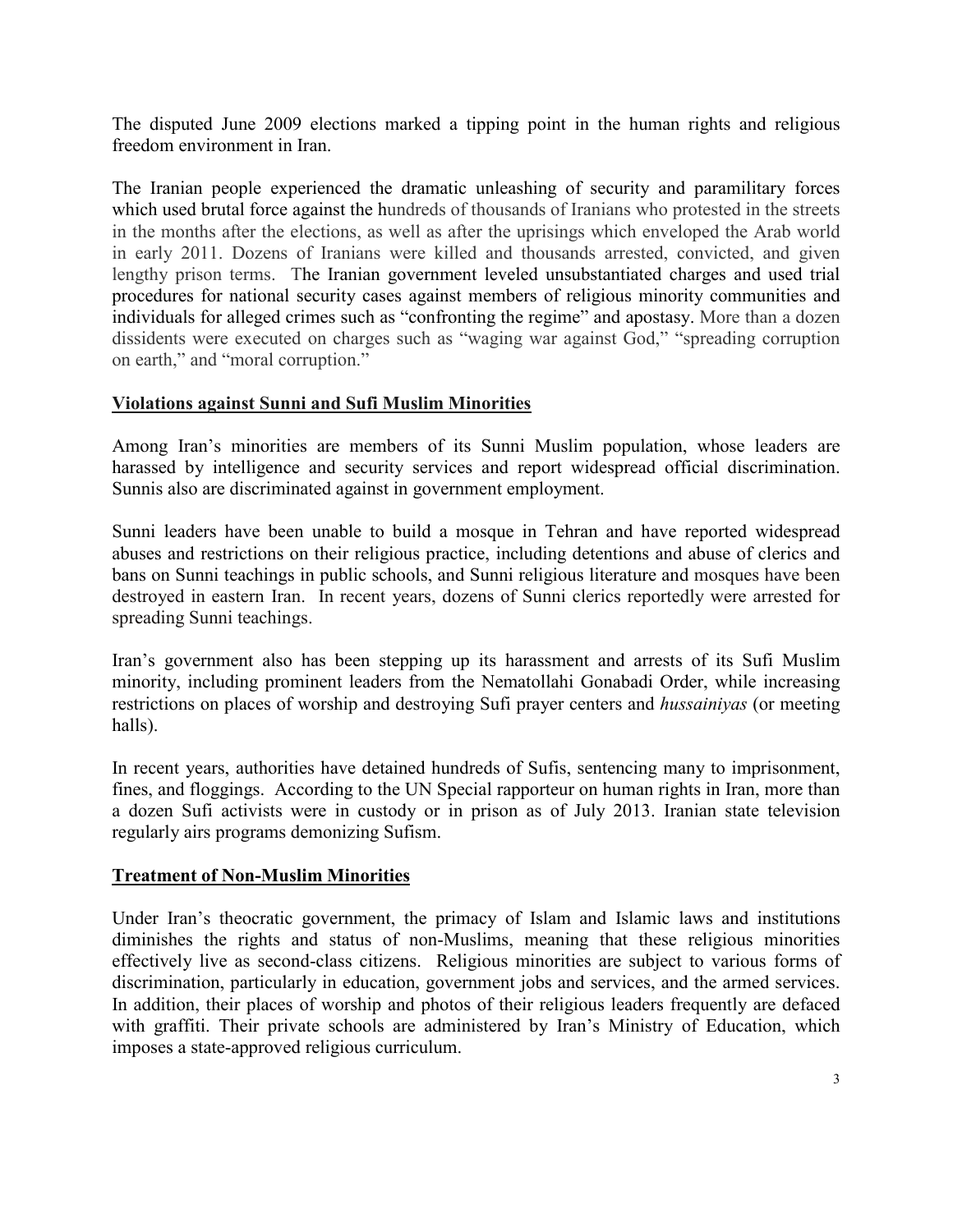Under Iranian law, non-Muslims may not engage with Muslims in public religious expression or persuasion; some also face restrictions on publishing their religious material in Persian. According to Iranian law, Baha'i blood is *mobah*, which means members of the Baha'i faith can be killed with impunity.

Since the June 2009 elections, Iran's government has intensified its campaign against non-Muslims. A consistent stream of virulent and inflammatory statements by political and religious leaders and an increase in harassment and imprisonment of, and physical attacks against, these groups have returned the nation to levels of oppression not seen since the early 1980s. In recent years, Iranian Supreme Leader Ayatollah Ali Khamenei publicly stated that "enemies of Islam" are using the spread of Sufism, the Baha'i faith, and Christian house churches to weaken the faith in society of Iran's young people. Ayatollah Ahmad Jannati, head of the Guardian Council, publicly referred to non-Muslims as "sinful animals" and "corrupt."

In addition, members of the Zoroastrian community, numbering between 30,000 and 35,000 people, have experienced increasing repression and discrimination. The unrecognized Sabean Mandaean religious community, numbering between 5,000 and 10,000 people, also has been facing intensifying official harassment. Reports continue about Sabean Mandaeans facing societal discrimination and pressure to convert to Islam, and being denied access to higher education.

In recent years, official anti-Semitism has risen sharply in Iran, and members of the Jewish community have been targeted on the basis of real or perceived ties to Israel. Government discrimination against Jews continues to be pervasive, fostering a threatening climate for the approximately 20,000-25,000-member Jewish community. Policies promoting anti-Semitism have risen sharply and numerous programs broadcast anti-Semitic messages on state-run TV.

# **Baha'is**

Among Iran's religious minority communities, the Baha'is long have been subject to particularly severe religious freedom abuses. Iranian authorities view Baha'is, the largest non-Muslim religious minority community numbering about 300,000 people, as "heretics" who may be repressed on the grounds of apostasy.

Since 1979, these authorities have killed more than 200 Baha'i leaders and dismissed more than 10,000 from government and university jobs.

Baha'is may not establish places of worship, schools, or any independent religious associations in Iran. They are barred from the military and are denied government jobs and pensions as well as the right to inherit property. Their marriages and divorces are not recognized, and they have difficulty obtaining death certificates. Baha'i cemeteries, holy places, and community properties often are seized or desecrated, and many of their religious sites have been destroyed.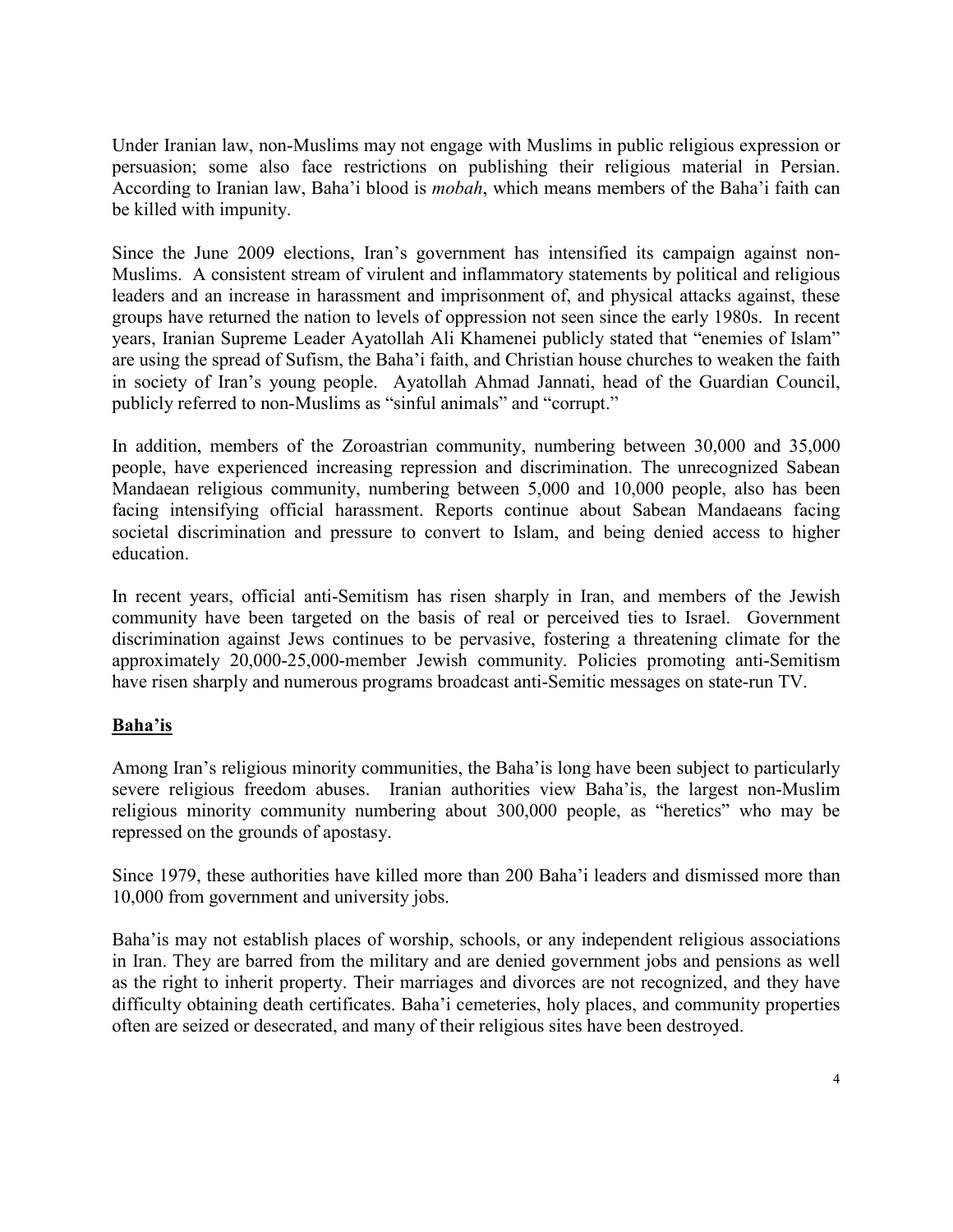More than 700 Baha'is have been arrested since 2005. Today, at least 115 Baha'is are being held in prison solely due to their religious beliefs, ten times the number incarcerated in 2005. In August, an unknown assailant killed a Baha'i who had received months of threatening phone calls and been harassed by intelligence agents. No known investigation has taken place.

Since 2008, seven Baha'i leaders—"the Baha'i Seven"—have been jailed by the government on an assortment of dubious charges ranging from espionage to "corruption on the earth." Their attorneys, including Nobel Laureate Shirin Ebadi, reiterate that the charges are baseless.

## **Status of Christians**

Besides its severe mistreatment of Baha'is, Iran's government continues to discriminate against and repress Christians, both ethnic Christians and Evangelicals and other Protestants, in a sustained and systematic fashion. While ethnic Christians, mostly Armenians and Assyrians, are allowed to conduct their own religious services, they are barred from holding them in Persian. In addition, many of their churches have been subject to close surveillance and compelled to report their activities to the Iranian government.

The government also imposes onerous restrictions on renewal of their licenses, and on renovating, buying, or selling their churches or property. In fact, since the 1979 Revolution, the government has refused to allow a single new church in the country to be constructed.

Ethnic Christians frequently face legal discrimination such as harsher penalties than Muslims in criminal cases, restrictions on marriages with Muslims, the favoring of Muslim family members in inheritance rights, and the setting aside of certain political or judicial leadership positions for Muslims.

While all of Iran's Christians face a regime that restricts their rights, Tehran reserves particularly harsh treatment for Protestant Christians, egregiously violating their right to religious freedom and related human rights.

Over the past generation, and particularly in recent years, Iran's Protestants have experienced significant growth in numbers. This growth has been manifested through the proliferation of house churches, which the government refuses to recognize, with services conducted in Persian, in defiance of the dictates of the regime. According to the October 2013 report of the Special Rapporteur on the Situation of Human Rights in Iran, Ahmed Shaheed, authorities continue to force licensed Protestant churches to restrict Persian-speaking and Muslim-born Iranians from participating in services.

While estimates of the number of Iranian Christians, including Protestants, vary widely, none allege that they constitute more than a fraction of one percent of Iran's population of nearly 75 million. Yet next to the Baha'is, authorities view the Protestant church community as the most serious competitor of the theocratic government for the hearts and minds of Iranians. Unlike Iran's ethnic Christian population, the vast majority of Iran's Protestants are converts from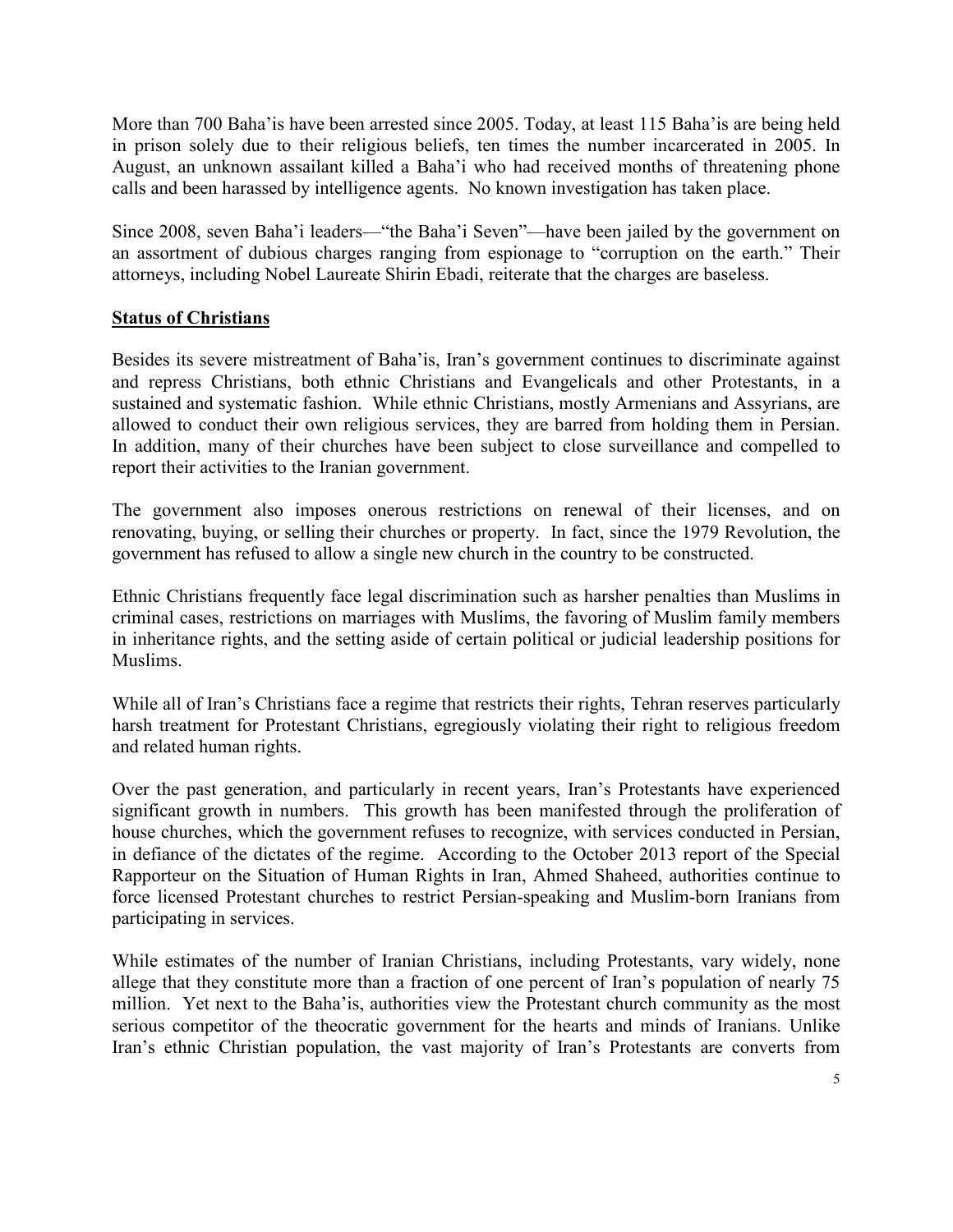Islam. Moreover, by all accounts, Iran's Protestants have experienced most of their growth through conversion.

While the right to change one's religion is a fundamental freedom guaranteed by international law and covenants, including the Universal Declaration of Human Rights, Iran's government clearly views conversion from Islam as not only an act against Islam, but against the character of Iran as an Islamic state. Iran's Supreme leader deems it an act of apostasy. While not formally a part of Iran's criminal code, Iranian courts typically treat apostasy as a capital crime, drawing upon Iran's constitution which allows them to invoke Islamic jurisprudence.

While Christians often have been charged with either apostasy or blasphemy as a result of conversion from Islam, converts also can be charged by Revolutionary Courts with political crimes such as acting against national security or contact with a foreign enemy. Such baseless charges may be triggered by a number of innocent religious activities ranging from meetings with Christians from other countries, to associating with Christian organizations that are based abroad, to attending Christian seminars outside of Iran.

In recent years, hundreds of Christians, mostly Protestants, have been arbitrarily arrested and detained throughout the country. In cases involving offenses based on religious belief, Iranian authorities typically release prisoners, but leave in place the charges against them or their convictions in order to be able to threaten them with re-imprisonment at any future time.

The UN Special Rapporteur's October report found that since 2010 more than 300 Christians have been arrested and detained arbitrarily and as of July, at least 20 Christians were detained or in prison.

In January 2013, the International Campaign for Human Rights in Iran released an unprecedented report, *The Cost of Faith: Persecution of Christian Protestants and Converts in Iran*. The report, through numerous interviews with Iranian converts to Christianity, lawyers, activists, and journalists, meticulously documents a pattern of abuse that extends to all Protestants in Iran. The report concluded that Christian converts face severe restrictions on religious practice and association, arbitrary arrests and detentions for practicing their faith, and violations of the right to life through state execution for apostasy and extrajudicial killings.

In a particularly outrageous miscarriage of justice, Saeed Abedini, an Iranian-born American pastor, was sentenced on January 27, 2013 by Judge Pir-Abassi, a jurist notorious for perpetrating religious freedom violations, to eight years in prison for "threatening the national security of Iran." His "crimes" apparently included his participation since 2000 in Iran's house church movement and his more recent efforts to raise money for an orphanage. Human rights groups have stated that his trial was unfair and the whole legal process was deeply flawed. He has spent many weeks in solitary confinement and suffered mental and physical abuse by authorities while in Evin prison. Just last month, Pastor Abedini was transferred to the notorious Gohardasht prison outside Tehran which is known for its harsh and unsanitary conditions.

Earlier this year, five Iranians who converted to Christianity went on trial in Iran's Revolutionary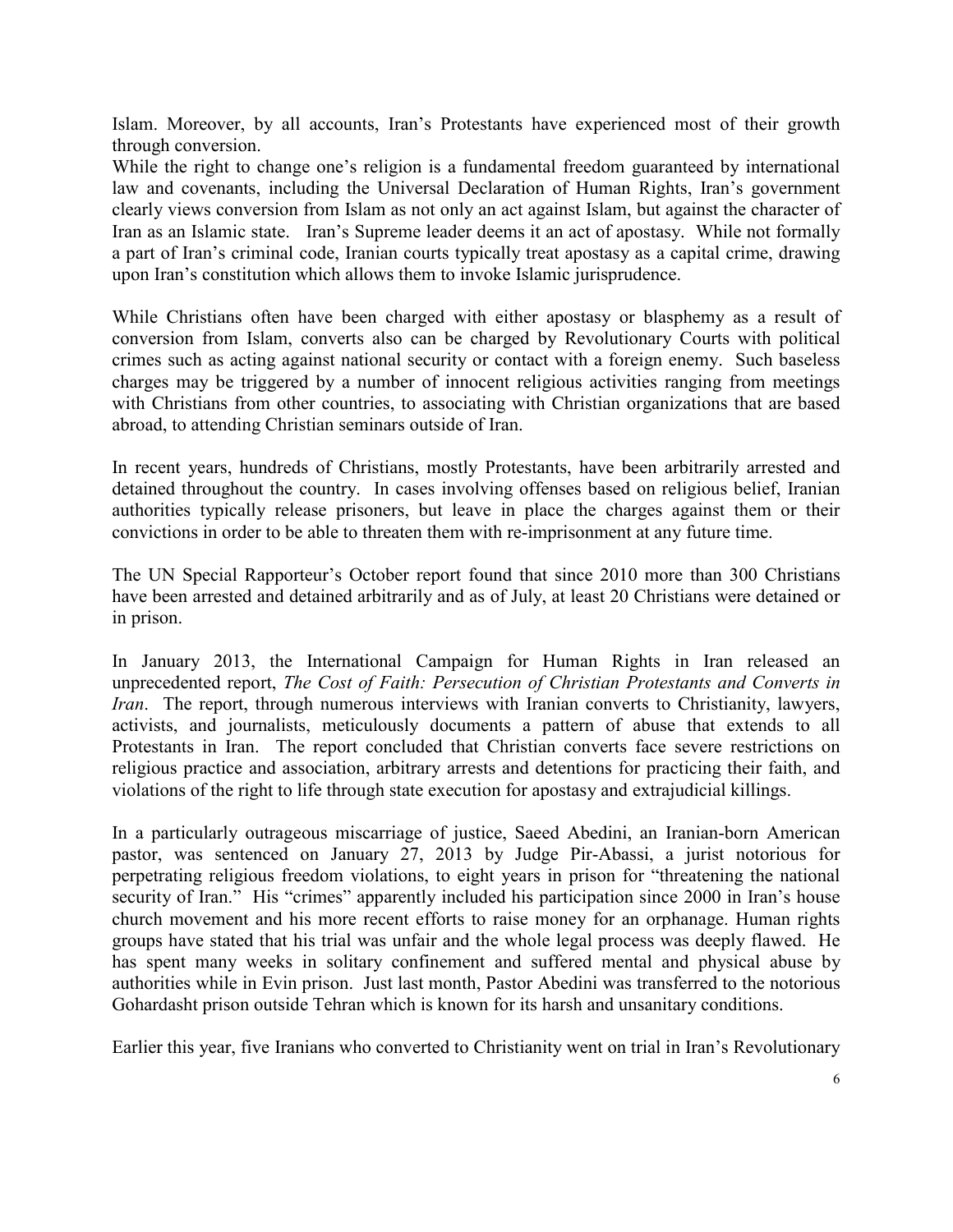Court. They were arrested in October 2012 on "evangelism" and other charges after security forces raided a house church in the city of Shiraz during a prayer session. The five men are members of the Church of Iran denomination, one of the country's largest house church movements.

In July 2013, eight members of the Church of Iran in Shiraz were sentenced to prison after being found guilty of the bogus charges of "action against the national security" and "propaganda against the order of the system". Mohammad Roghangir was sentenced to six years, Massoud Rezaie to five years, Mehdi Ameruni and Bijan Farokhpour Haghighi to three years, Shahin Lahooti and Suroush Saraie to two and half years each, and Eskandar Rezaie and Roxana Forughi were both sentenced to one year in prison. Seven of them were arrested in October 2012 during an evening raid by the security services during a prayer gathering at a house in Shiraz. Massoud Rezaie was arrested six days later.

On February 8, 2012, Iranian authorities raided a house church gathering in Shiraz, confiscated religious materials, and arrested 10 Christian converts. Four remain in detention without charge – Mojtaba Hosseini, Homayoon Shokoohi, Vahid Hakkani, and Mohammad-Reza Partoei. Hakkani was sentenced to three years and eight months and is reported to be in poor health.

In January 2011, Behnam Irani, a pastor from Karaj was convicted of crimes against national security and sentenced to one year in prison. He started serving his sentence in May 2011 and learned in October 2011 that he would have to serve an additional five years in connection with a previous conviction. He is reported to be in poor health and has not received proper medical attention. Farshid Fathi, a Christian convert arrested in Tehran in December 2010, was sentenced to a six-year prison term in February 2012. Part of the evidence offered at trial was that Fathi possessed and unlawfully distributed Farsi language Bibles and Christian literature. He has spent a number of months in solitary confinement and remains in prison.

Christian pastor Yousef Nadarkhani, who had been jailed since October 2009, was sentenced to death for apostasy in November 2010 by a court in Gilan province. Prosecutors acknowledged he had never been a Muslim as an adult but said the apostasy law still applies because he has Islamic ancestry. Rejecting his appeal in June 2011, the court suspended the sentence contingent upon his recanting his faith, which he refused to do during hearings in September. Facing mounting international pressure over his plight, officials released Nadarkhani in 2012, only to rearrest him on Christmas, and then release him again in January 2013.

Meanwhile, rhetoric from political and religious leaders demonizing and insulting the Christian community has escalated alarmingly. In 2011, some 6,500 Bibles were confiscated as they were being transported between the cities of Zanjan and Ahbar in the northwestern province. Commenting on the confiscation, a high-level government official said that Christian missionaries were attempting to deceive people, especially the youth, with an expensive propaganda campaign. In 2011, the governor of Tehran, Morteza Tamaddon, publicly referred to detained Christians as "deviant" and "corrupt" and vowed to identify and detain more. He likened Evangelical Christians to the Taliban and accused them of placing "themselves within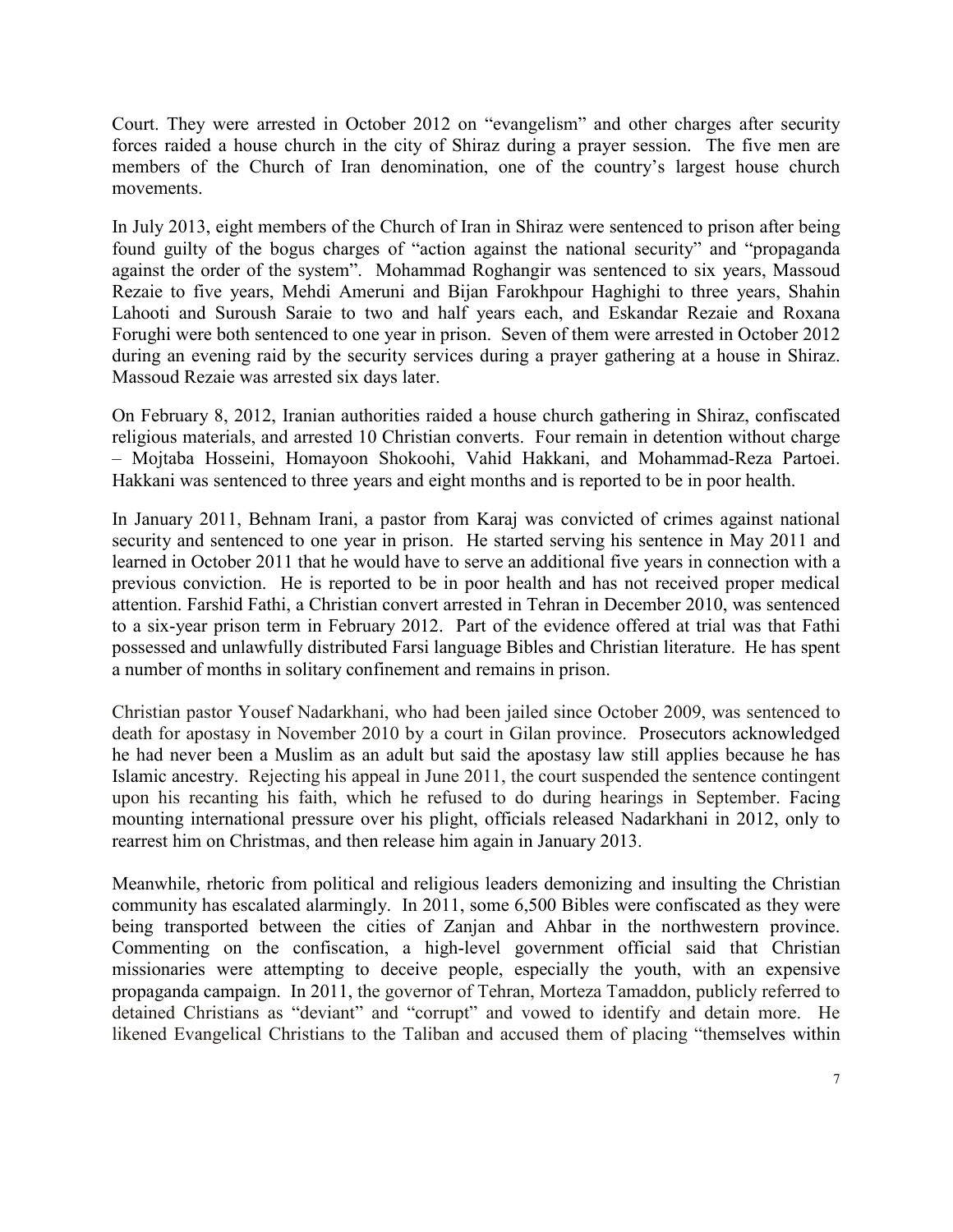the religion of Islam like a pest and under the cover of Christianity and with the support of England they have designed a movement."

### **Recommendations**

Below are some of USCIRF's recommendations for U.S. policy.

- In response to the systematic, ongoing, and egregious violations of religious freedom, and the repressive policies and practices the Iranian government repeatedly and routinely imposes, the U.S. government should continue to designate Iran as a "Country of Particular Concern" or CPC.
- The United States should continue to work closely with its allies to apply pressure on the Iranian government through a combination of advocacy, diplomacy, and targeted sanctions with the aim of halting the government's human rights and religious freedom violations.
- Congress should reauthorize, and the President sign into law, the Lautenberg Amendment, a lifeline for religious minorities in Iran. The Amendment establishes a presumption of eligibility and allows fast track processing to prevent undue backlogs in countries that host their processing. Congress also needs to reauthorize the Lautenberg Amendment for multiple years, thereby eliminating the disruptions and uncertainties that result from single year authorizations.
- The United States should call on the Iranian government to release all prisoners who have been jailed on account of their religion or belief, and drop all charges against those who have cases pending against them. These prisoners range from a Shi'a cleric and his followers, to a number of Sufi activists, Baha'i and Christian leaders whose sole crime is exercising their internationally guaranteed right to freedom of religion or belief.
- Since it is important to shine the light on these prisoners, here are some of their names:
	- o Christian leaders and advocates -- Saeed Abedini, Farshid Fathi, Behnam Irani, Mojtaba Hosseini, Homayoun Shokoohi, Vahid Hakkani, Mohammed-Reza Partoei, Massoud Rezaie, Mehdi Ameruni, Mohammed Roghangir, Soroush Saraie, Eskandar Rezaie, Shahin Lahooti., Bijan Farokhpour Haghighi, and Roxana Forughi;
	- o Shi'a Muslim cleric Ayatollah Hossein Kazemeni Boroujerdi;
	- o The Baha'i Seven -- Fariba Kamalabadi, Jamaloddin Khanjani, Afif Naeimi, Saeid Rezaie, Mahvash Sabet, Behrouz Tavakkoli, Vahid Tizfahm;
	- o Baha'i Educators -- Mahmoud Badavam, Faran Hesami, Nooshin Khadem, Kamran Mortezaie, Shahin Negari, Kamran Rahimian, Kayvan Rahimian, Farhad Sedghi, Riaz Sobhani, and Ramin Zibaie; and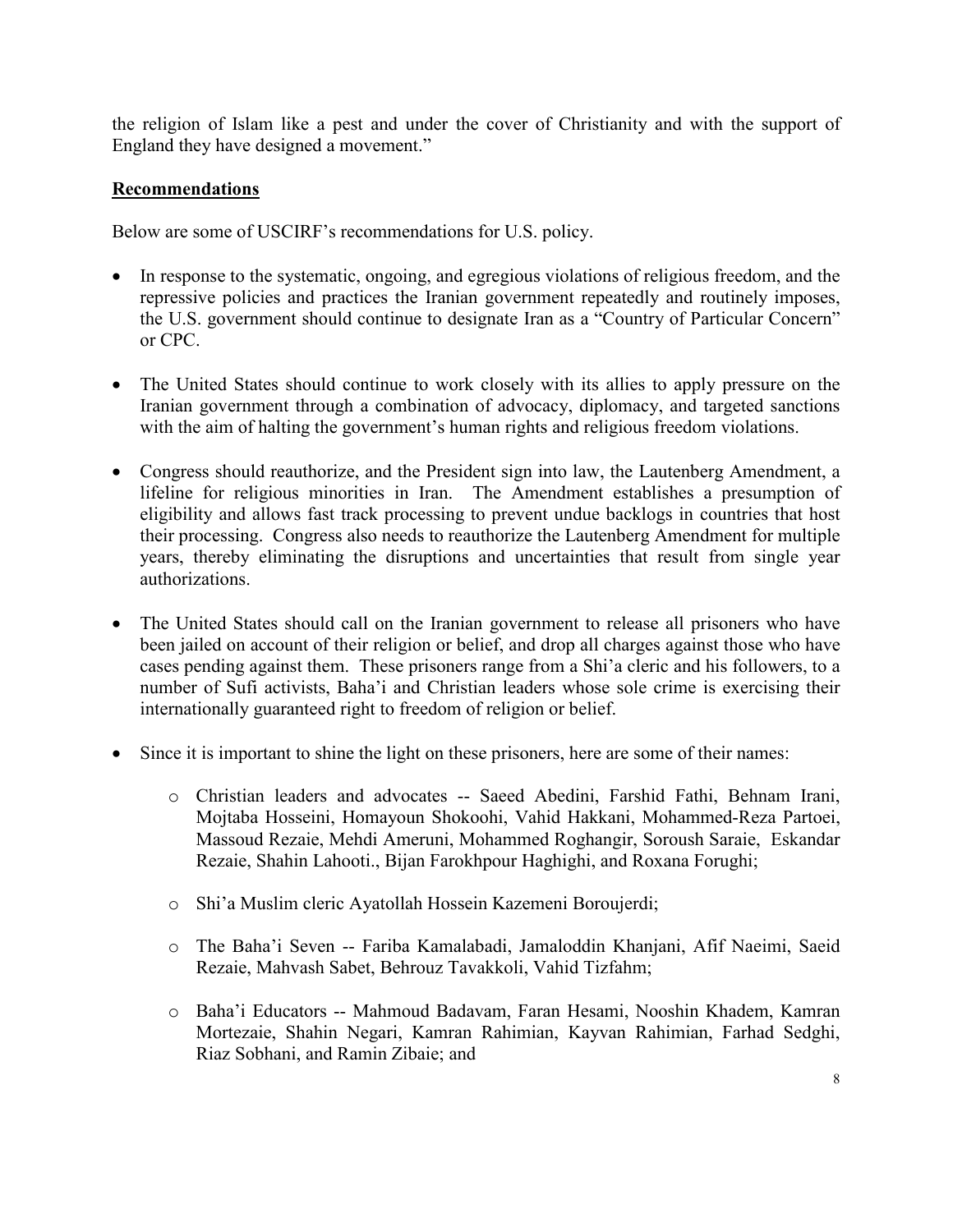o Sufi activists from the Nematollahi Gonabadi Order -- Hamid-Reza Moradi, Reza Entesari, Amir Eslami, Afshin Karampour, Farshid Yadollahi, Omid Behrouzi, and Mostafa Daneshjoo.

USCIRF encourages Members of Congress to join the Defending Freedoms Project. Through this project, an initiative of the Tom Lantos Human Rights Commission in conjunction with USCIRF and Amnesty International, Members of Congress can adopt a prisoner of conscience and advocate on their behalf, while shining a light on the conditions in the country and the government that imprisons them.

- The United States should call on Iran to rescind laws that permit members of the Baha'i faith to be killed with impunity, allow members of the Baha'i community to practice their faith in Iran, and grant full access for Baha'is to study in public universities without discrimination.
- The United States also should call on Iran to cease all messages of hatred and intolerance, particularly against religious minorities, in the government-controlled media; halt statesponsored acts of anti-Semitism and Holocaust denial promotion campaigns; and counteract anti-Semitic rhetoric and other organized anti-Semitic activities by the President and other high-level government officials.
- The United States government should continue to identify Iranian government agencies and officials responsible for particularly severe violations of religious freedom, including but not limited to:
	- o Supreme Leader Ayatollah Ali Khamenei;
	- o Former President Mahmoud Ahmadinejad;
	- o Sadegh Ardeshir Larijani, Head of the Judiciary;
	- o Ayatollah Ahmad Jannati, Chair, Guardian Council;
	- o Ayatollah Muhammad Taqi Mesbah Yazdi, Assembly of Experts
	- o Hossein Shariatmadari, Managing Editor, Kayhan
	- o Mohammad Moghiseh, Presiding Judge of Branch 28 of the Islamic Revolutionary Courts;
	- o Abbas Pir-Abbassi, Presiding Judge of Branch 26 of the Islamic Revolutionary Courts; and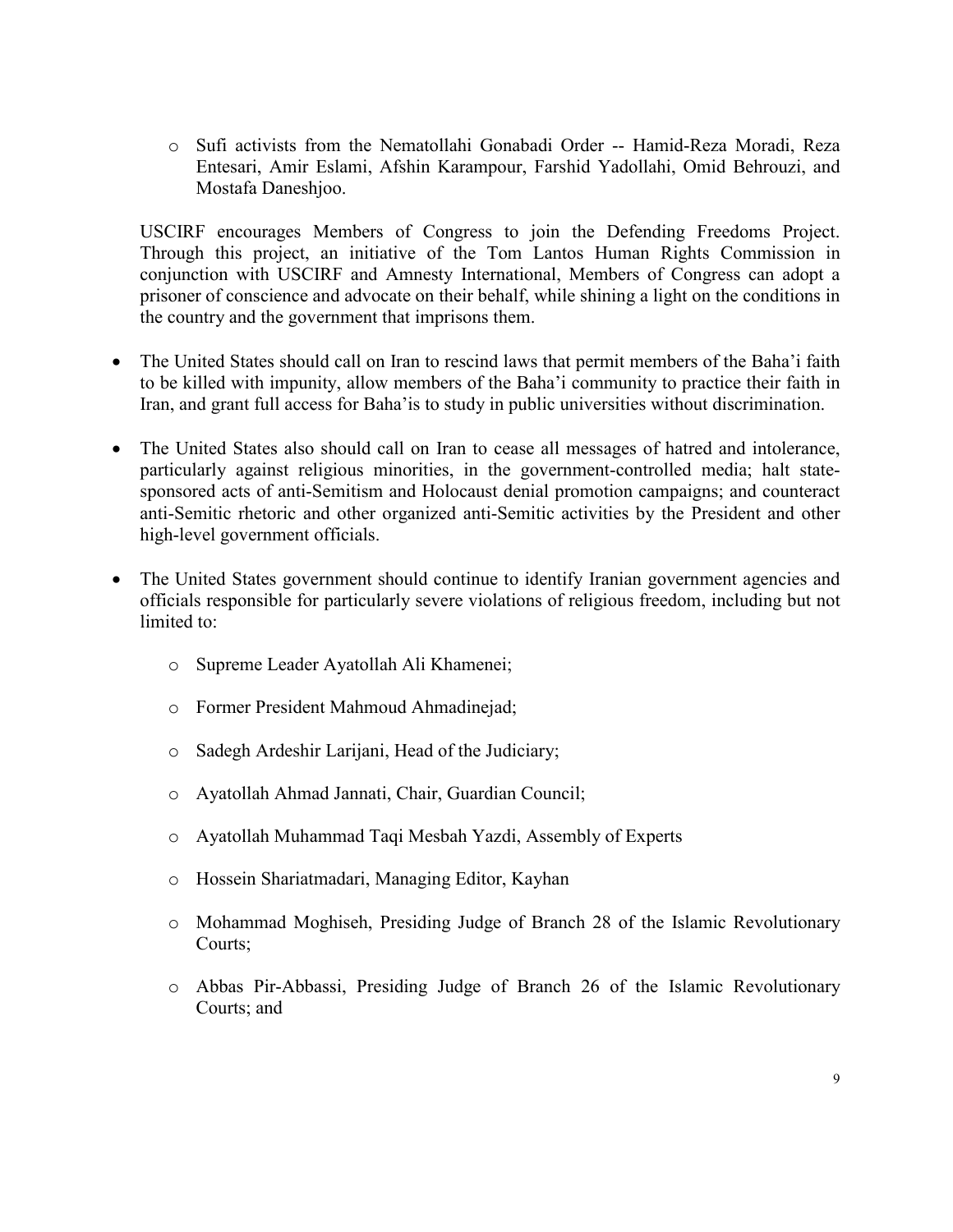- o Abolghassem Salavati, Presiding Judge of Branch 15 of the Islamic Revolutionary Courts.
- The United States should continue to bar from entry into the United States and freeze the assets of Iranian government officials identified as having engaged in particularly severe religious freedom violations, including but not limited to those listed above, and, where appropriate, their immediate family members. Just last week, White House National Security Advisor Susan Rice stated, "Our sanctions on Iran's human rights abusers will continue and so will our support for the fundamental rights of all Iranians."
- The United States should continue to support an annual UN General Assembly resolution condemning severe violations of human rights, including freedom of religion or belief, in Iran, and calling for officials responsible for such violations to be held accountable.
- The United States should press for a resolution condemning severe violations of human rights in Iran, including freedom of religion or belief, at the UNHRC.
- The United States should call on Iran to cooperate fully with the UN Special Rapporteur on the Human Rights Situation in Iran.
- Finally, the United States government should encourage the UNHRC to continue to use its existing procedures to maintain oversight of conditions for freedom of religion or belief in Iran, including continued visits and reporting by the Special Rapporteur on Freedom of Religion or Belief, the Special Rapporteur on Freedom of Opinion and Expression, and other relevant special rapporteurs and working groups, to which Iran has issued a standing invitation.

#### \*\*\*\*\*\*\*\*\*\*\*\*

Iran's abuses against religious freedom and its unrelenting crackdown on religious minorities are deplorable and demand the world's attention and action. This is a matter of great urgency. We are concerned that the Iranian government may use the current interim agreement with the United States and other western nations on the nuclear issue to divert the world's attention from the increasing mistreatment of Christians and other religious minorities throughout the nation.

We urge Members of Congress, the Administration, and the international community to pay increased attention in the coming weeks and months, particularly to the fate of Iranian religious prisoners such as Pastor Saeed Abedini, whom President Rouhani has failed to free despite the outrageous miscarriage of justice perpetrated on this innocent American citizen.

If religious minorities in Iran ever needed a voice to condemn Iran's abusive practices, it is now. We hope that in his continued talks with Iranian President Rouhani, President Obama will lend his voice to the continued plight of Christians and other religious minorities, insisting that Iran